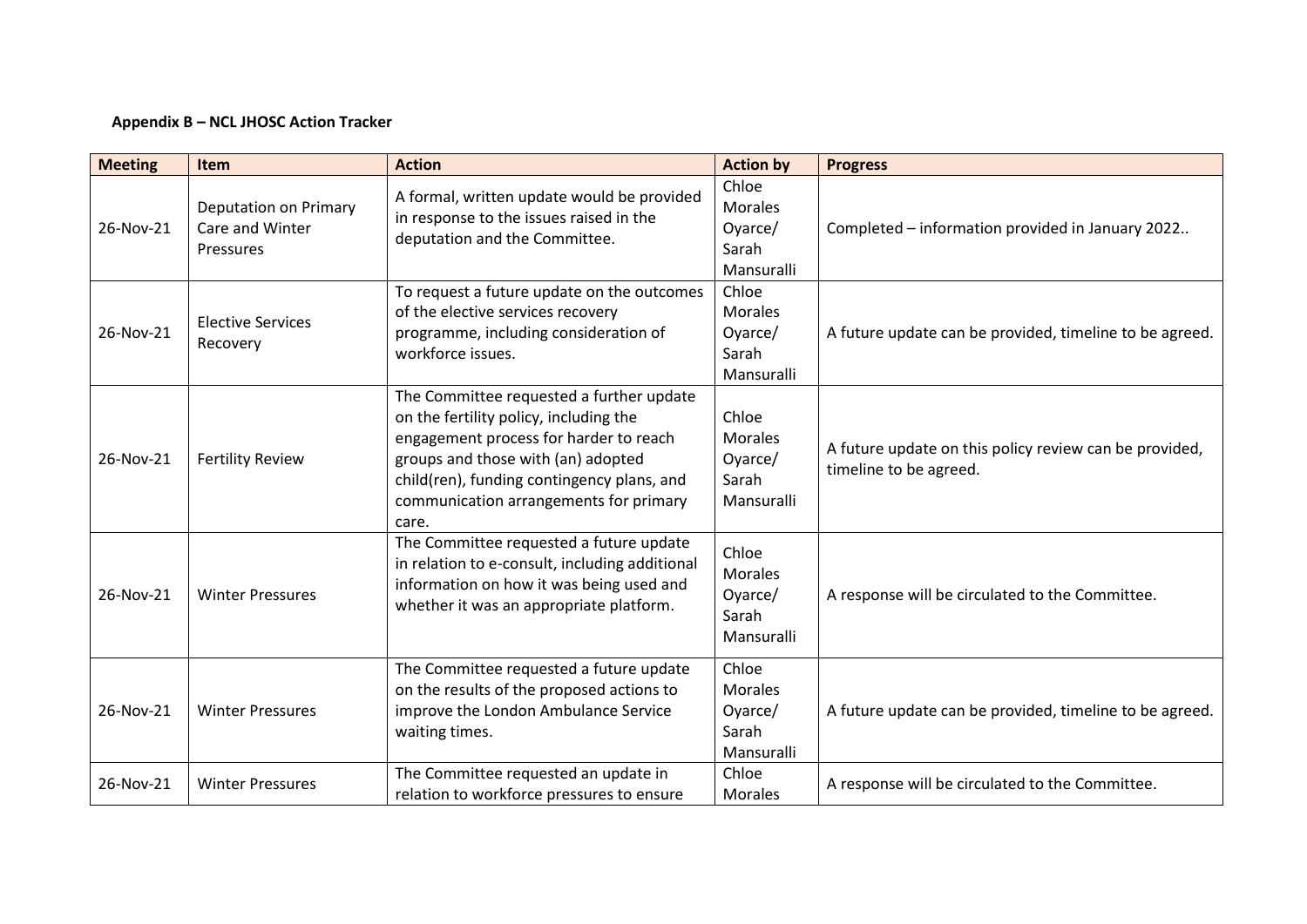|           |                                                     | that GPs and staff were appropriately<br>supported.                                                                                                                                                                                                                                                                                                                                                                                                                                                                                                                                                                                                                                                                                                                                                                                           | Oyarce/<br>Sarah<br>Mansuralli                            |                                                                                                                                                                             |
|-----------|-----------------------------------------------------|-----------------------------------------------------------------------------------------------------------------------------------------------------------------------------------------------------------------------------------------------------------------------------------------------------------------------------------------------------------------------------------------------------------------------------------------------------------------------------------------------------------------------------------------------------------------------------------------------------------------------------------------------------------------------------------------------------------------------------------------------------------------------------------------------------------------------------------------------|-----------------------------------------------------------|-----------------------------------------------------------------------------------------------------------------------------------------------------------------------------|
| 01-Oct-21 | Digital Inclusion and<br><b>Health Inequalities</b> | In response to a query about the<br>measurement criteria, targets, and<br>measured outcomes set for the work, it was<br>noted that agreed criteria were in place and<br>that these could be circulated to the<br>committee.                                                                                                                                                                                                                                                                                                                                                                                                                                                                                                                                                                                                                   | Chloe<br><b>Morales</b><br>Oyarce/<br>Sarah<br>Mansuralli | Information on example metrics provided in January<br>2022. It would be possible to provide a future update<br>as the work progressed and there was more data to<br>report. |
| 01-Oct-21 | Digital Inclusion and<br><b>Health Inequalities</b> | Members requested that once the project<br>had been given some time to mature, in<br>around a year (October 2022), that an update<br>report be brought back to the committee. It<br>was requested that the update report<br>include information on the next cohort of<br>projects and how residents had been<br>engaged with. Members suggested a lived<br>experience case study would be useful, to<br>see how this was being delivered. If possible,<br>a young person living with learning<br>difficulties could be incorporated into this<br>case study, as well as the potential for<br>someone to be invited to attend the meeting.<br>Members further requested that the update<br>report include an outline of the financing<br>aspects of the work and how this linked to<br>ongoing projects to ensure they maintained<br>traction. | Chloe<br><b>Morales</b><br>Oyarce/<br>Sarah<br>Mansuralli | Recommended that this item is added to the workplan<br>with NCL to bring a future item in October 2022.                                                                     |
| 01-Oct-21 | Update on Mental Health                             | It was requested that further information on<br>the increased number of referrals, which<br>would include information about diversion                                                                                                                                                                                                                                                                                                                                                                                                                                                                                                                                                                                                                                                                                                         | Chloe<br><b>Morales</b><br>Oyarce/                        | Completed - information provided in January 2022.                                                                                                                           |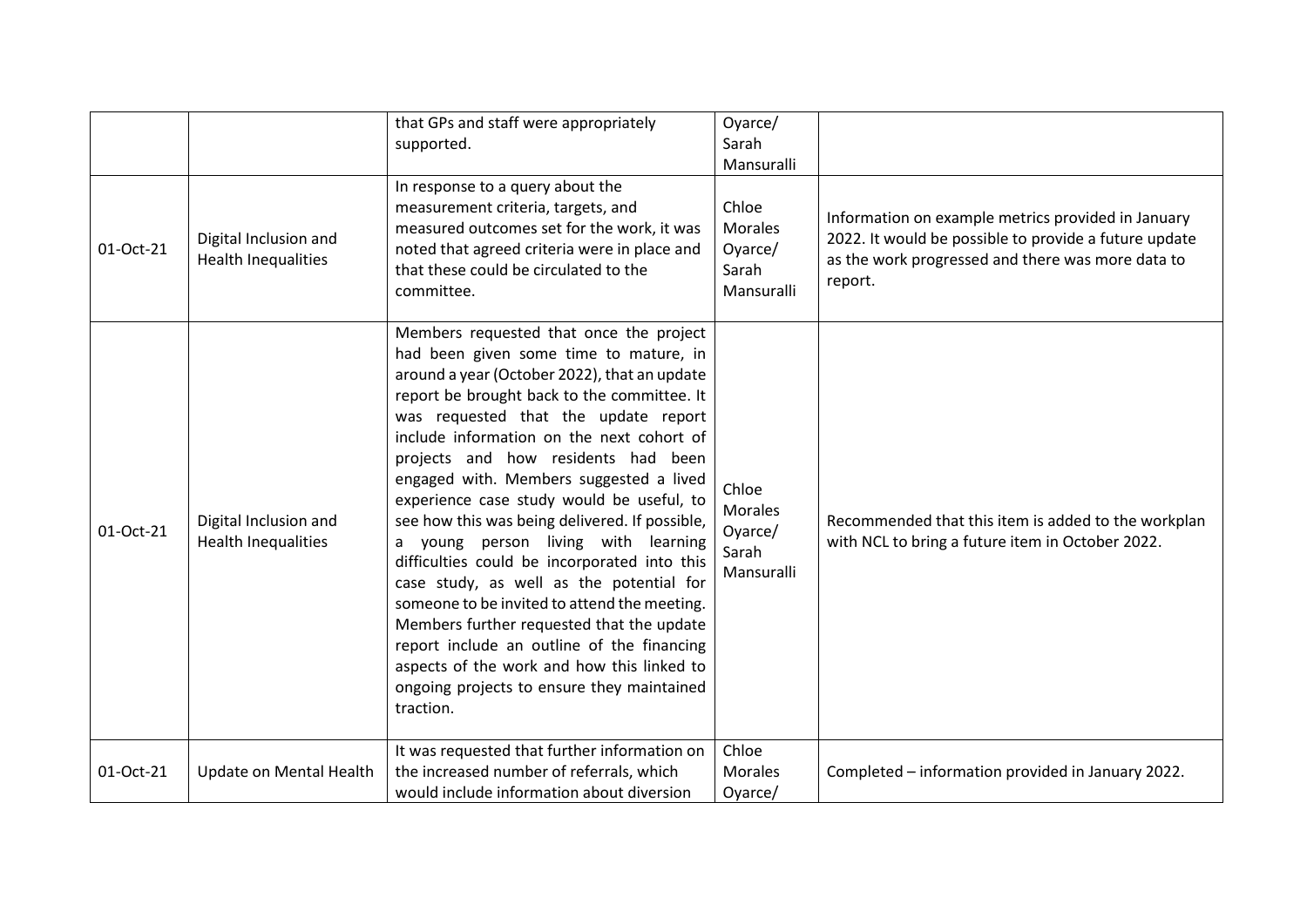|           |                                      | hubs which people in crisis could turn to,<br>could be circulated.                                                                                                                                                                                                                                                                                                                                                                                                                                                                                                                                                                                                                                                                                                                                                                                                                                                       | Sarah<br>Mansuralli                                       |                                                                                                                        |
|-----------|--------------------------------------|--------------------------------------------------------------------------------------------------------------------------------------------------------------------------------------------------------------------------------------------------------------------------------------------------------------------------------------------------------------------------------------------------------------------------------------------------------------------------------------------------------------------------------------------------------------------------------------------------------------------------------------------------------------------------------------------------------------------------------------------------------------------------------------------------------------------------------------------------------------------------------------------------------------------------|-----------------------------------------------------------|------------------------------------------------------------------------------------------------------------------------|
| 01-Oct-21 | Update on Mental Health              | Members agreed to receive an update<br>briefing paper in 6 months' time (April 2022),<br>after which they would decide whether to<br>request to bring back a full report to<br>committee at that time or wait until a year<br>had past for further scrutiny to take place.<br>Members asked that wellbeing of staff as<br>well as information on working with schools<br>was included in the update report.                                                                                                                                                                                                                                                                                                                                                                                                                                                                                                              | Chloe<br><b>Morales</b><br>Oyarce/<br>Sarah<br>Mansuralli | Recommended that this is added to the workplan with<br>NCL to bring a future item in June/ July 2022.                  |
| 01-Oct-21 | Update on Integrated<br>Care Systems | The Chairman questioned the decision to<br>only have one Local Authority<br>representative for all five boroughs on the<br>ICS and felt that this individual would<br>require extra support to understand the<br>needs of each borough. Frances advised that<br>the NCL Partnership Council would have all<br>five Local Authority Chief Executives on it,<br>which would feed into the ICB. It was also<br>noted that once the CEO for the ICB had<br>been appointed, arrangements to support<br>the Local Authority representative on the<br>ICB would be discussed. Officers emphasised<br>that there would continue to be important<br>links with Directors of Public Health and<br>Adults, as well as several forums connected<br>to the ICB to ensure close partnership<br>working with Local Authorities. Members<br>asked if an internal review would take place<br>at an appropriate time, officers agreed that | Chloe<br><b>Morales</b><br>Oyarce/<br>Sarah<br>Mansuralli | Recommended that the Committee receives an update<br>after the new ICS arrangements had been in place for 6<br>months. |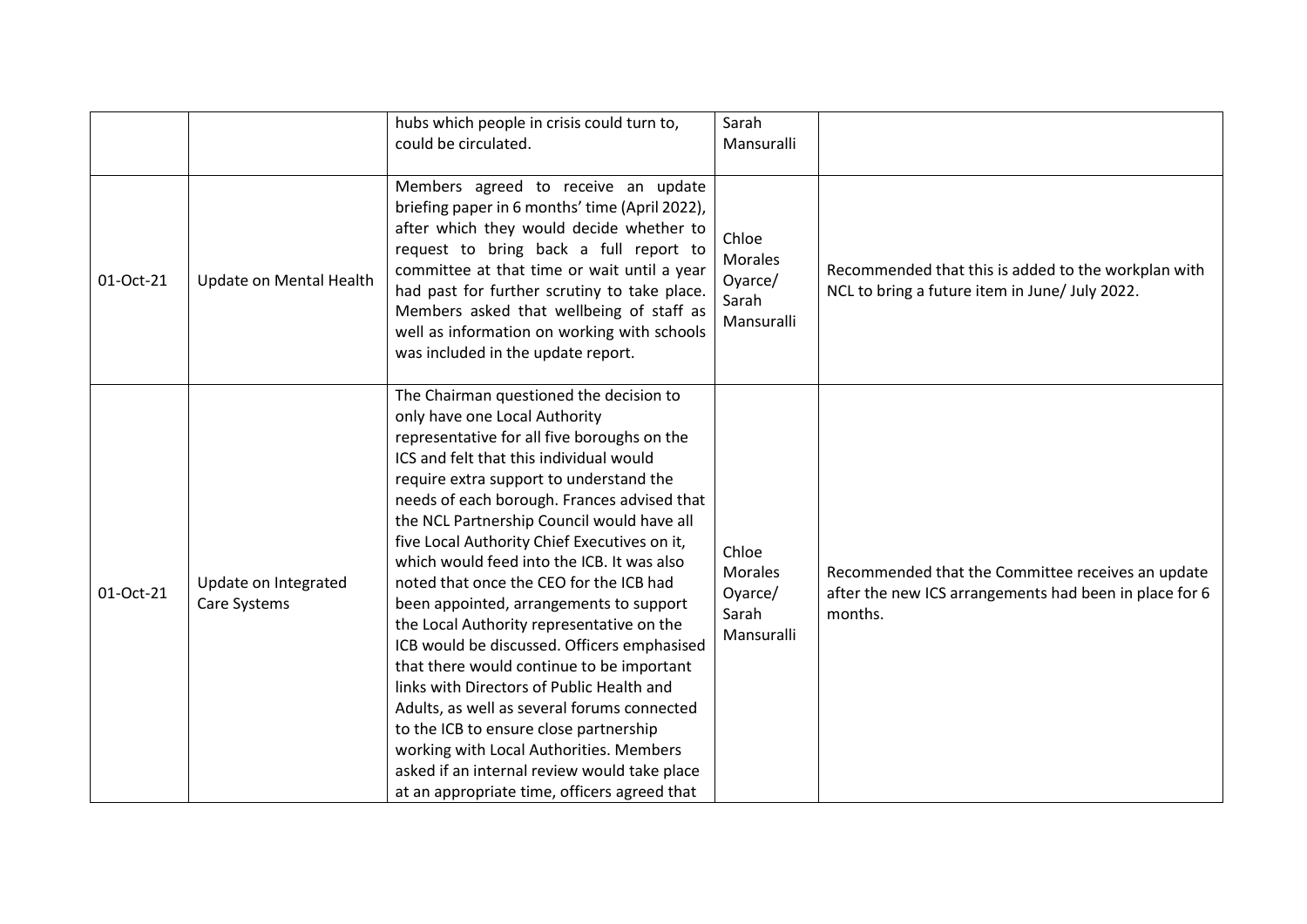|           |                                      | a review point was good practice and that                                                                                                                                                    |                                                           |                                                                              |
|-----------|--------------------------------------|----------------------------------------------------------------------------------------------------------------------------------------------------------------------------------------------|-----------------------------------------------------------|------------------------------------------------------------------------------|
|           |                                      | discussions with the CEO and partners                                                                                                                                                        |                                                           |                                                                              |
|           |                                      | around this would take place.                                                                                                                                                                |                                                           |                                                                              |
|           |                                      | Officers confirmed that the seven                                                                                                                                                            | Chloe<br><b>Morales</b><br>Oyarce/<br>Sarah<br>Mansuralli | For the Committee's reference.                                               |
|           |                                      | recommendations put forward by the                                                                                                                                                           |                                                           |                                                                              |
|           |                                      | Committee at the last meeting had been                                                                                                                                                       |                                                           |                                                                              |
|           |                                      | read and would be considered, however                                                                                                                                                        |                                                           |                                                                              |
|           |                                      | they were unable to provide any certainty                                                                                                                                                    |                                                           |                                                                              |
| 01-Oct-21 | Update on Integrated                 | until after the bill had been passed.                                                                                                                                                        |                                                           |                                                                              |
|           | Care Systems                         | The Committee supported the seven<br>recommendations made at the last<br>committee meeting and noted that these<br>would be part of the future scrutiny of<br>Integrated Care Systems (ICS). |                                                           |                                                                              |
|           | Update on Integrated<br>Care Systems | The Chairman requested that an update on                                                                                                                                                     |                                                           |                                                                              |
|           |                                      | the complex financial arrangements be                                                                                                                                                        |                                                           |                                                                              |
|           |                                      | included within the next report, to enable                                                                                                                                                   | Chloe                                                     |                                                                              |
|           |                                      | Members to understand how the joint                                                                                                                                                          | <b>Morales</b>                                            | An agenda item on ICS development has been added to                          |
| 01-Oct-21 |                                      | budgets would be shared across Local                                                                                                                                                         | Oyarce/                                                   | the work plan.                                                               |
|           |                                      | Authorities and the NHS, as well as the                                                                                                                                                      | Sarah                                                     |                                                                              |
|           |                                      | governance arrangements surrounding this.                                                                                                                                                    | Mansuralli                                                |                                                                              |
|           |                                      | Officers agreed to provide this within a                                                                                                                                                     |                                                           |                                                                              |
|           |                                      | report to be brought back in January 2022.                                                                                                                                                   |                                                           |                                                                              |
| 25-Jun-21 | Covid-19 Pandemic<br>Update          |                                                                                                                                                                                              | Chloe                                                     |                                                                              |
|           |                                      | To request a future update on Workforce.                                                                                                                                                     | <b>Morales</b>                                            | This has been added to the work programme.                                   |
|           |                                      |                                                                                                                                                                                              | Oyarce/                                                   |                                                                              |
|           |                                      |                                                                                                                                                                                              | Sarah                                                     |                                                                              |
|           |                                      |                                                                                                                                                                                              | Mansuralli                                                |                                                                              |
|           | Covid-19 Pandemic<br>Update          | It was noted that an evaluation of the                                                                                                                                                       | Chloe                                                     | Completed - this was considered at the Committee<br>meeting in October 2021. |
| 25-Jun-21 |                                      | temporary changes to paediatrics during the                                                                                                                                                  | <b>Morales</b>                                            |                                                                              |
|           |                                      | Covid-19 pandemic was being undertaken                                                                                                                                                       | Oyarce/                                                   |                                                                              |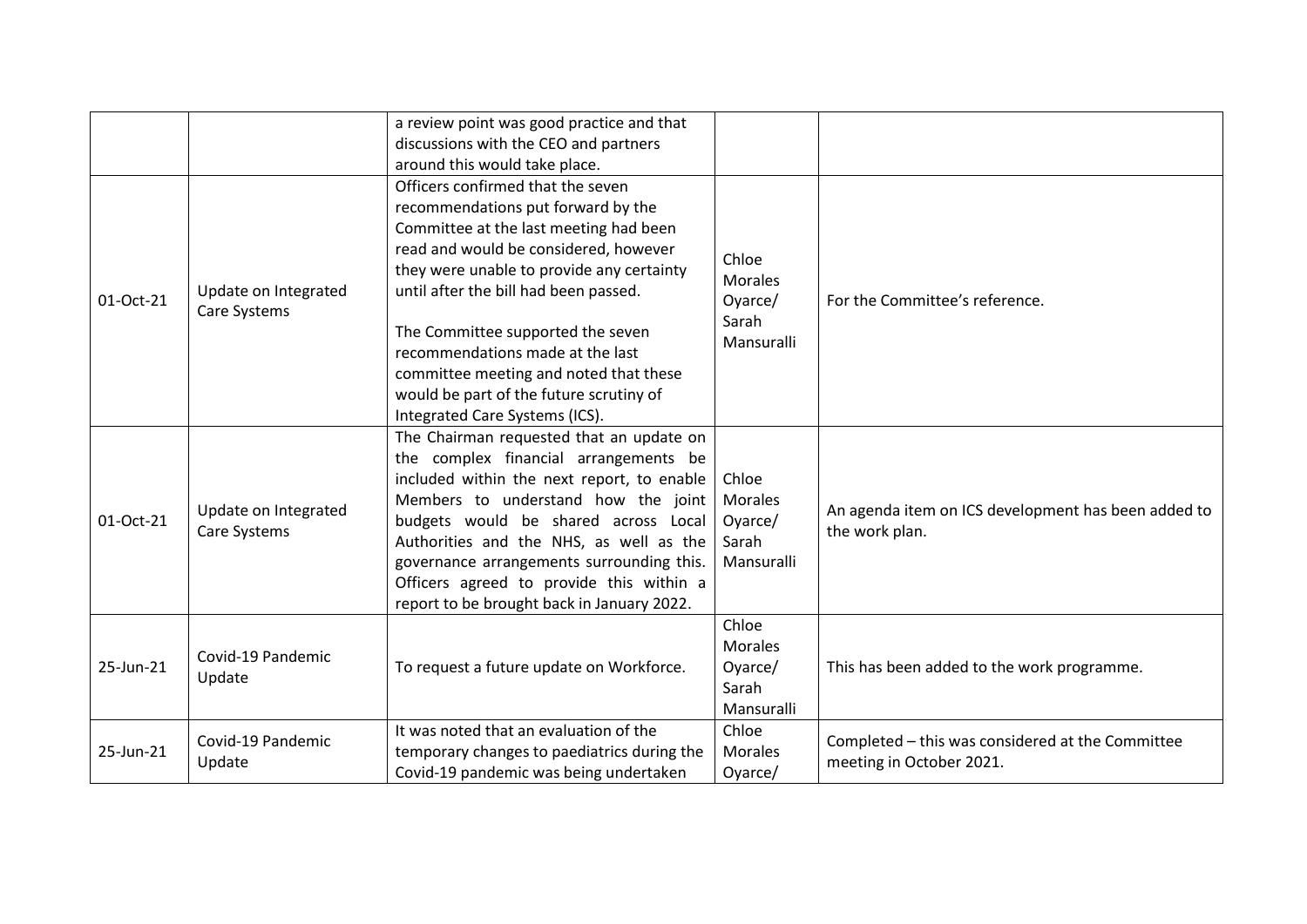|           |                                                                                            | and that this could be shared with the<br>JHOSC when complete.                                                                                                                                                                                                             | Sarah<br>Mansuralli                                       |                                                                              |
|-----------|--------------------------------------------------------------------------------------------|----------------------------------------------------------------------------------------------------------------------------------------------------------------------------------------------------------------------------------------------------------------------------|-----------------------------------------------------------|------------------------------------------------------------------------------|
| 25-Jun-21 | Deputation - Integrated<br>Care Systems                                                    | The JHOSC requested further detail on the<br>arrangements for the NHS ICS Board, the<br>governance and committee structure within<br>the ICS, and the relationship between the<br>different committees, and how the voices of<br>patients and residents would be included. | Chloe<br><b>Morales</b><br>Oyarce/<br>Sarah<br>Mansuralli | Completed - this was considered at the Committee<br>meeting in October 2021. |
| 19-Mar-21 | <b>Integrated Care Systems</b><br>(ICS)                                                    | The JHOSC requested further information in<br>relation to Integrated Care Systems (ICS).<br>The full list of queries is listed in the<br>minutes.                                                                                                                          | Chloe<br><b>Morales</b><br>Oyarce/ Will<br>Huxter         | Completed - this was considered at the Committee<br>meeting in October 2021. |
| 12-Mar-21 | <b>Health Inequalities</b>                                                                 | The JHOSC asked to receive an update on<br>health inequalities at a future meeting.                                                                                                                                                                                        | Ruth<br>Donaldson/<br>JHOSC Chair                         | Completed - this was considered at the Committee<br>meeting in October 2021. |
| 12-Mar-21 | <b>Missing Cancer Patients</b>                                                             | The JHOSC noted that it might be useful to<br>monitor how cancer outcomes from<br>screening services changed over the next 12<br>months.                                                                                                                                   | Rob Mack                                                  | This has been added to the work programme.                                   |
| 25-Sep-20 | Deputation - Temporary<br>Services Changes made in<br>response to the Covid-19<br>Pandemic | A formal commitment was made to<br>commission an Equality Impact Assessment<br>around digital access to GPs and other<br>health care settings. NHS partners would be<br>looking to learn and reach out how to<br>mitigate the risk.                                        | Rob Hurd                                                  | Completed - information provided in January 2022.                            |
| 25-Sep-20 | All future reports                                                                         | For future reports, Committee members<br>requested that officers provide at the front<br>of the report a summary, no more than one<br>side of A4 of the main issues and outcomes.                                                                                          | Report<br>authors                                         | Ongoing.                                                                     |
| 4-Sep-20  | <b>Orthopaedic Services</b><br>Capacity                                                    | To receive a report on the issue of capacity<br>in 12-18 months (Sept 2021-March 2022).                                                                                                                                                                                    | Anna<br>Stewart                                           | Recommended that this was added to the workplan.                             |